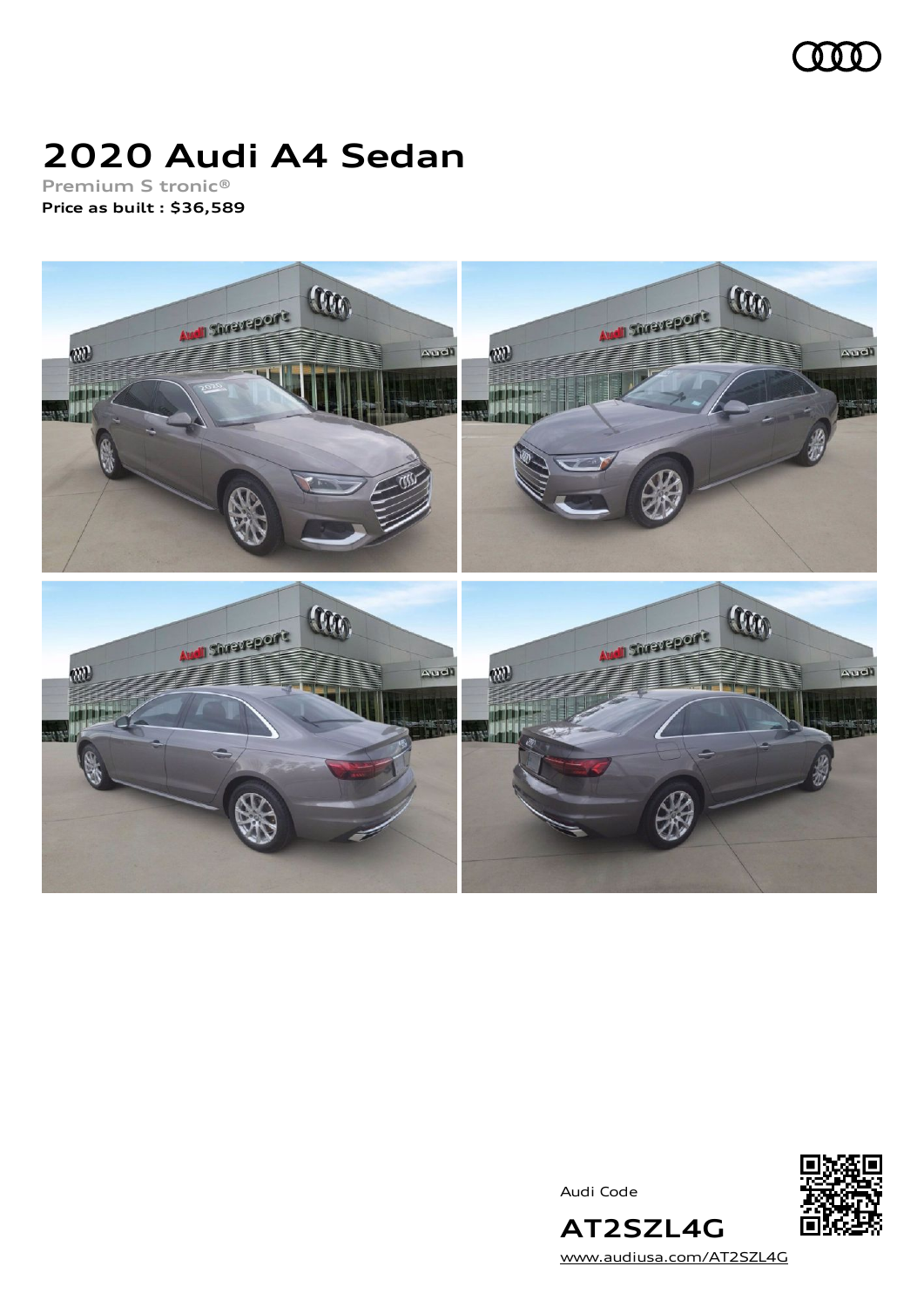**Audi 2020 Audi A4 Sedan** Premium S tronic®

**Price as buil[t](#page-8-0)** \$36,589

#### **Exterior colour**

Terra Gray metallic

#### **Interior colour**

| Seats     | Black with Rock Gray stitching |
|-----------|--------------------------------|
| Dashboard | Black                          |
| Carpet    | Black                          |
| Headliner | Gray                           |



#### **Further Information**

**Warranty**

#### **Audi Code** AT2SZL4G

**Your configuration on www.audiusa.com** [www.audiusa.com/AT2SZL4G](https://www.audiusa.com/AT2SZL4G)

**Commission number** 46968ef20a0e09b0652d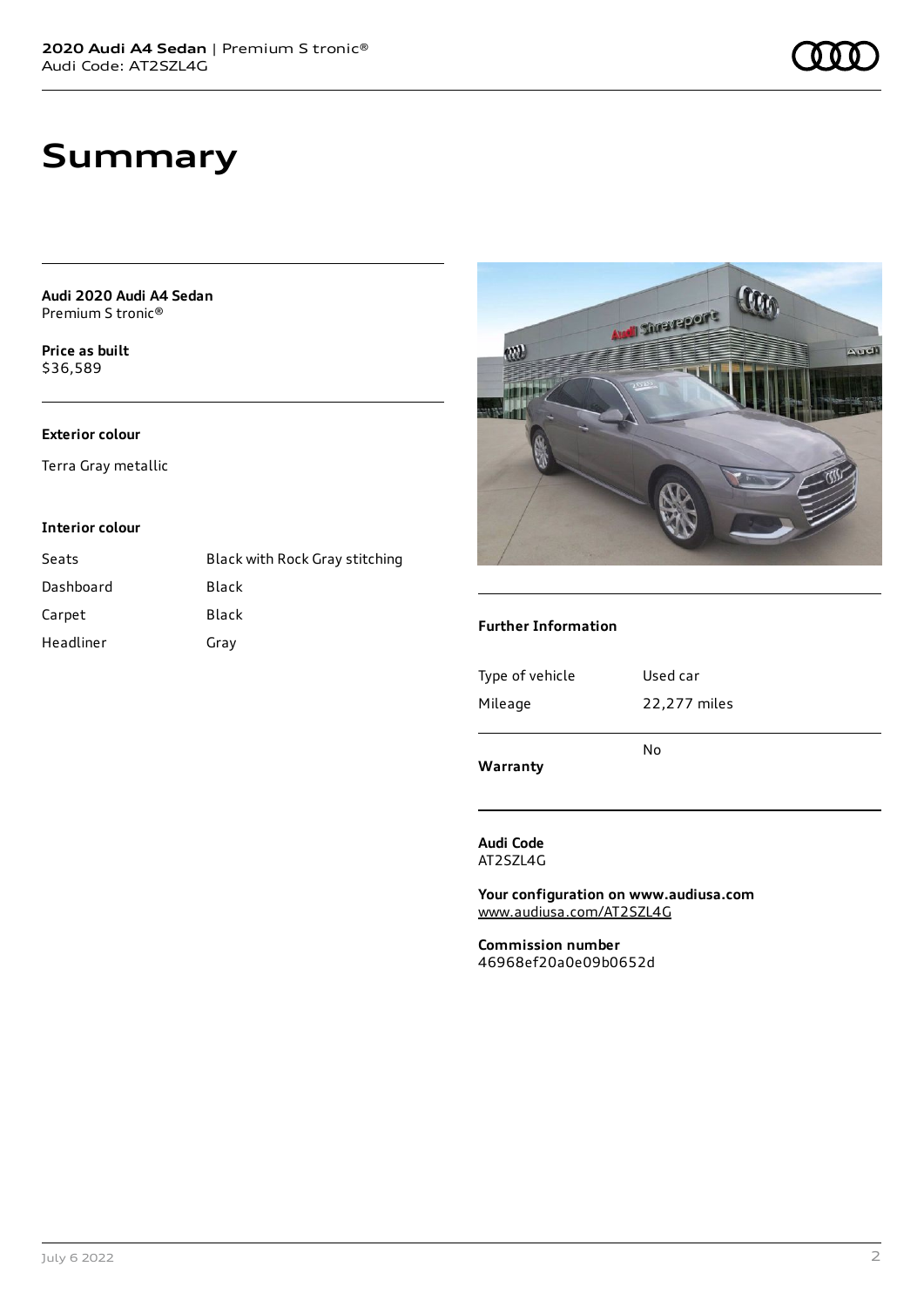# **Equipment**

Terra Gray metallic

Audi advanced key—keyless start, stop and entry with hands-free trunk release

Power-adjustable, auto-dimming, heated exterior side mirrors with memory

Convenience package

Gray Oak Natural Wood inlays

Audi pre sense® rear

Audi side assist with Rear cross traffic assist and Vehicle exit warning

SiriusXM® with 90-day All Access trial subscription





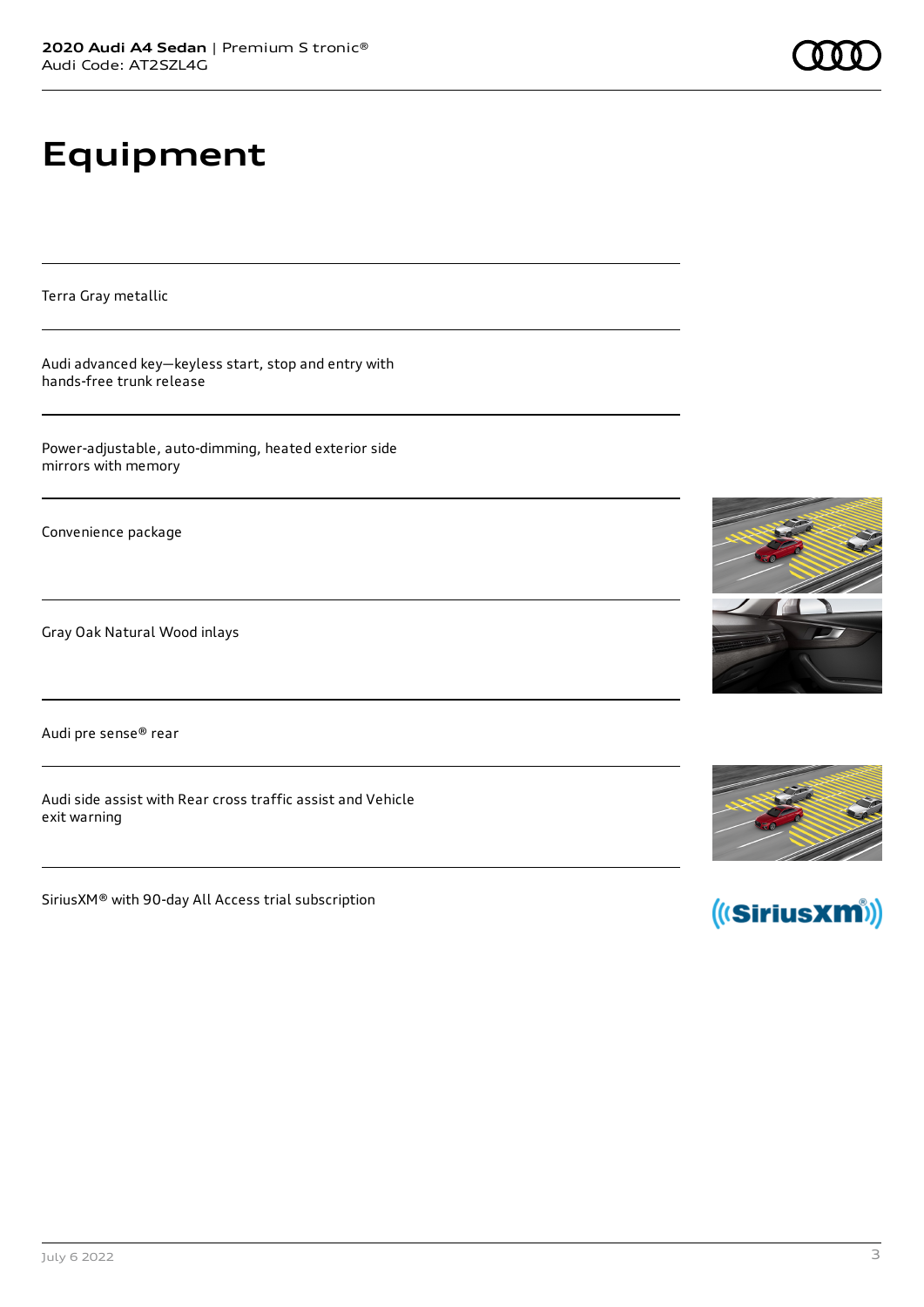| 4H5 | Electronic child locks                                                            |
|-----|-----------------------------------------------------------------------------------|
| QZ7 | Speed-sensitive electromechanical power<br>steering system                        |
| 7K6 | Tire pressure monitoring system (TPMS)                                            |
| 4X3 | Advanced Airbag Protection System                                                 |
| 3B7 | ISOFIX child seat mounting and Top Tether<br>anchorage point for outer rear seats |
| 4UH | Driver and front passenger dual-stage<br>airbags                                  |
| UH1 | Electromechanical parking brake                                                   |
| 8T2 | Cruise control system                                                             |
| VC2 | Garage door opener (Homelink®)                                                    |
| 6Y2 | Top speed electronically limited to 130 mph                                       |
|     |                                                                                   |

#### **Exterior**

| 0PO             | Dual exhaust outlets                               |
|-----------------|----------------------------------------------------|
| 1S1             | Tool kit & car jack                                |
| 1 B A           | Five-link front and rear independent<br>suspension |
| 8FX             | LED headlights                                     |
| HM <sub>2</sub> | 225/50 R17 all-season tires                        |
| 8VM             | LED taillights with dynamic turn signals           |
| 4KC             | Heat-insulating glass for side and rear<br>windows |
| 47B             | Aluminum trim around exterior windows              |
| CH5             | 17" 10-spoke design forged wheels                  |
|                 |                                                    |

**Interior**

QE1 Storage package

| Interior |
|----------|
|          |

| 3FE             | Power sunroof                                                                       |
|-----------------|-------------------------------------------------------------------------------------|
| 7M1             | Aluminum front door sill inlays                                                     |
| 6N1             | Light cloth headliner                                                               |
| <b>9AO</b>      | Three-zone automatic climate control with<br>digital rear display                   |
| 417             | Auto-dimming interior rear view mirror with<br>digital compass                      |
| 001             | LED interior lighting (entry, footwell, vanity,<br>door handles, console, ambient)  |
| 1 XW            | Three-spoke multifunction steering wheel<br>with shift paddles                      |
| 6E3             | Folding front center armrest                                                        |
| 4F <sub>2</sub> | Electric tailgate/trunk lid release from inside                                     |
| 5XF             | Driver and front-passenger extendable sun<br>visors with illuminated vanity mirrors |
| 3NT             | Split-folding rear seatback (40/20/40)                                              |
| N1F             | Leather seating surfaces                                                            |
| 4A3             | Heated front seats                                                                  |
|                 |                                                                                     |

#### **Infotainment and Driver Assistance**

| 6K8             | Audi pre sense® city                                                                           |
|-----------------|------------------------------------------------------------------------------------------------|
| 2H1             | Audi drive select <sup>®</sup>                                                                 |
| IU1             | Audi smartphone interface                                                                      |
| IW <sub>3</sub> | Audi connect <sup>®</sup> CARE assistance and security<br>services (limited time subscription) |
| KA <sub>2</sub> | Rearview camera                                                                                |
|                 |                                                                                                |
| 8G1             | High beam assist                                                                               |
| 9VD             | Audi sound system                                                                              |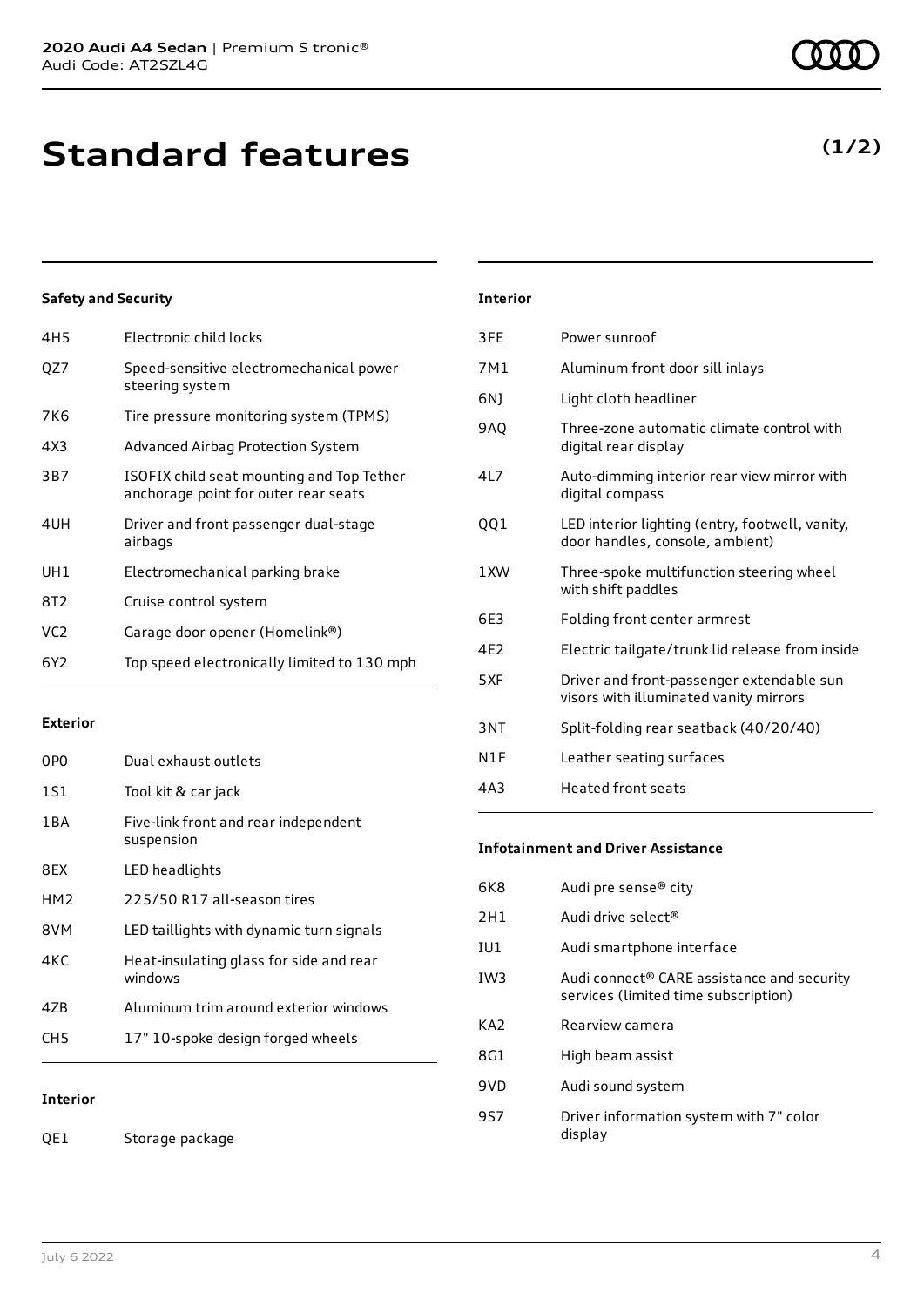# **Standard features**

#### **Infotainment and Driver Assistance**

9ZX Preparation for mobile phone (Bluetooth®) with streaming audio

**(2/2)**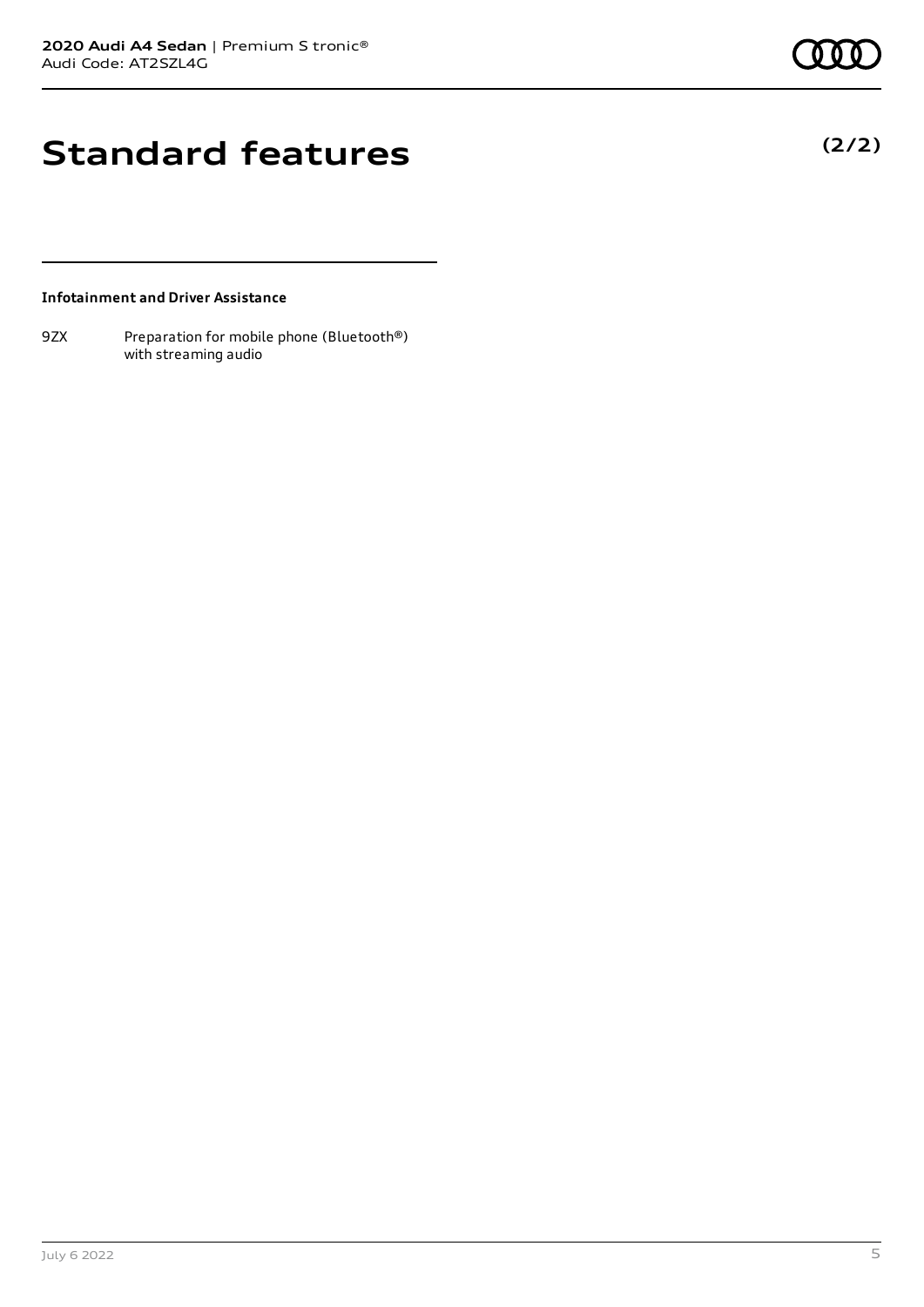### **Dealer remarks**

4D Sedan, 2.0L I4 TFSI DOHC, 7-Speed Automatic S tronic, FrontTrak, Black w/Leather Seating Surfaces, ABS brakes, Alarm System w/Motion Sensor, Alloy wheels, Audi Advanced Key, Audi Side Assist w/Pre Sense Rear, Auto-Dimming Exterior Mirrors, Compass, Convenience Package, Electronic Stability Control, Front dual zone A/C, Heated door mirrors, Heated Front Bucket Seats, Heated front seats, Illuminated entry, Low tire pressure warning, Memory for Driver's Seat, Power moonroof, Remote keyless entry, SiriusXM All Access Service, Traction control. Certified. 2020 Audi A4 40 Premium Terra Gray Metallic FrontTrak 7-Speed Automatic S tronic 2.0L I4 TFSI DOHC

Let our Family take care of your Family. 27/35 City/Highway MPG

Audi Certified pre-owned Details:

- \* Warranty Deductible: \$0
- \* Roadside Assistance

\* Includes 24/7 Roadside Assistance emergency towing, collision, jump start, flat tire change, emergency fuel service, lock-out service, extrication service, Audi assist, CARFAX Vehicle History Report and SiriusXM satellite radio complimentary 90 day subscription. If Audi New Vehicle Limited Warranty (NVLW) coverage remains at time of CPO purchase, CPO Limited Warranty Coverage commences upon expiration of NVLW and continues until 5 years from vehicle's original in-service date with no mileage limitation. If NVLW coverage has expired at time of CPO purchase, CPO Limited Warranty coverage commences at time of purchase and continues for 12 months with no mileage limitation. Limited warranty is transferable between private parties.

\* 300+ Point Inspection

\* Limited Warranty: 12 Month/Unlimited Mile beginning after new car warranty expires or from certified purchase date

- \* Transferable Warranty
- \* Vehicle History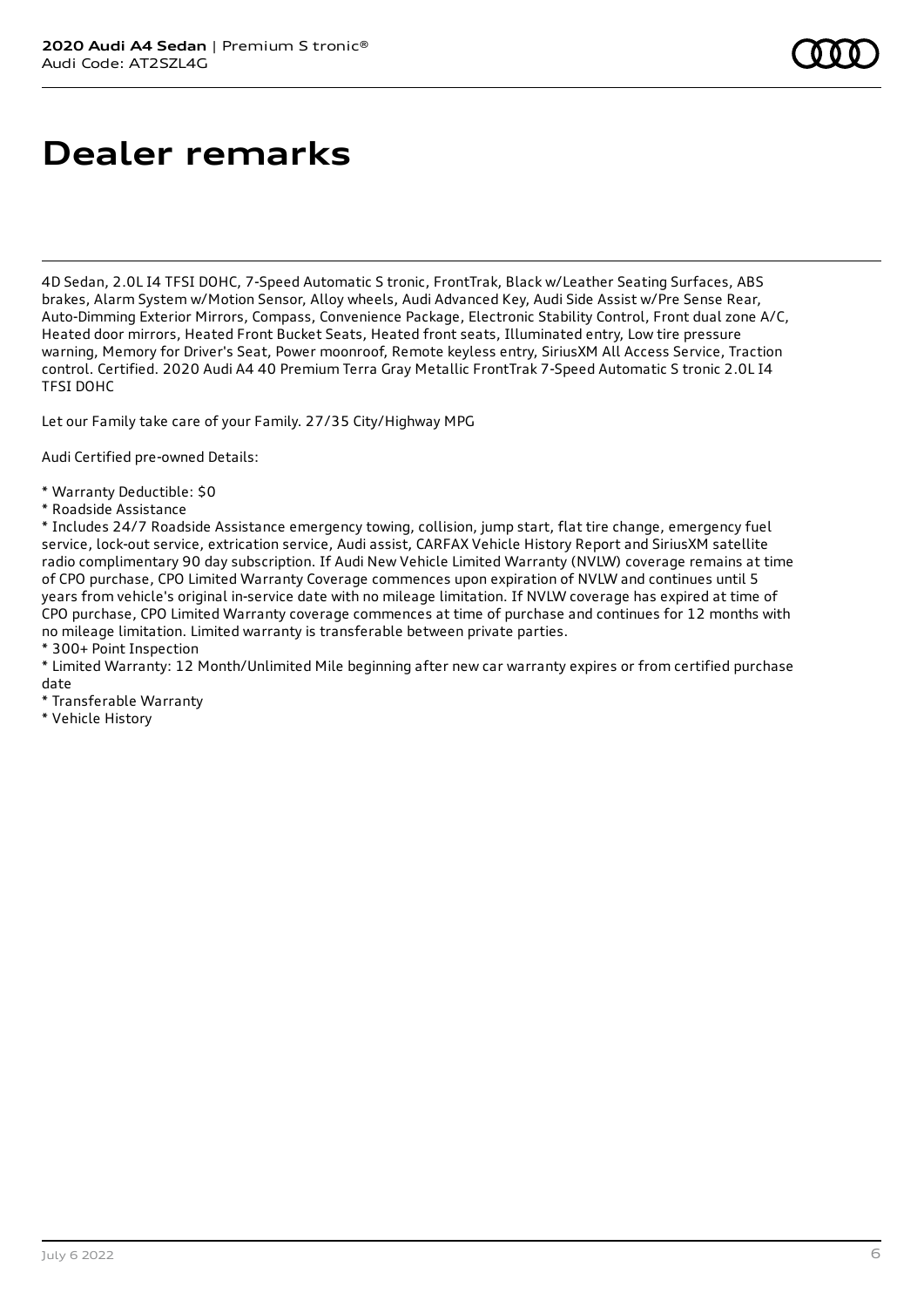

## **Technical Specifications**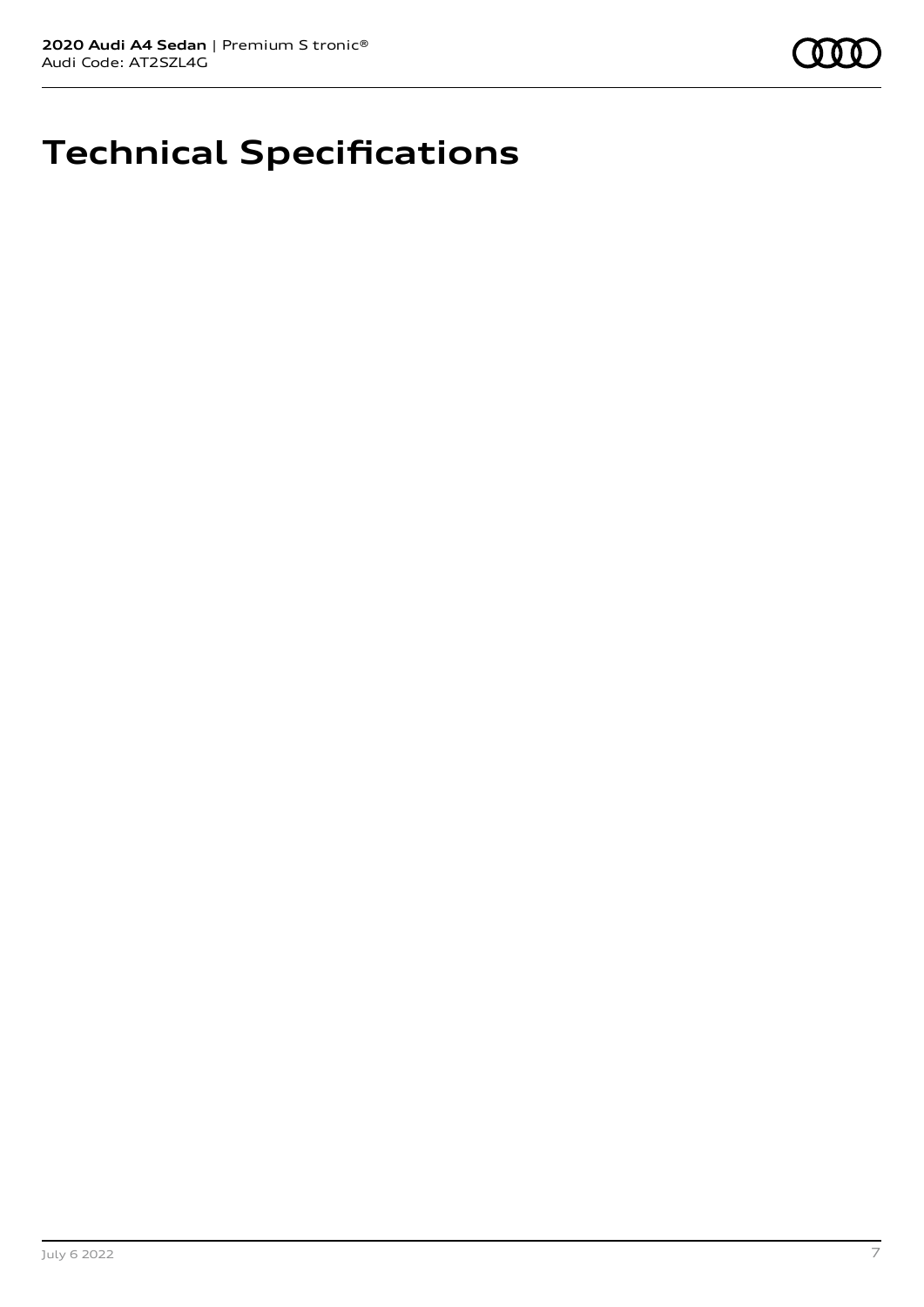### **Contact**

Dealer **Audi Shreveport**

102 Bert Kouns Industrial Loop 71106 Shreveport LA

Phone: +13188412834 FAX: 3167467820

www: [https://www.audishreveport.com](https://www.audishreveport.com/)